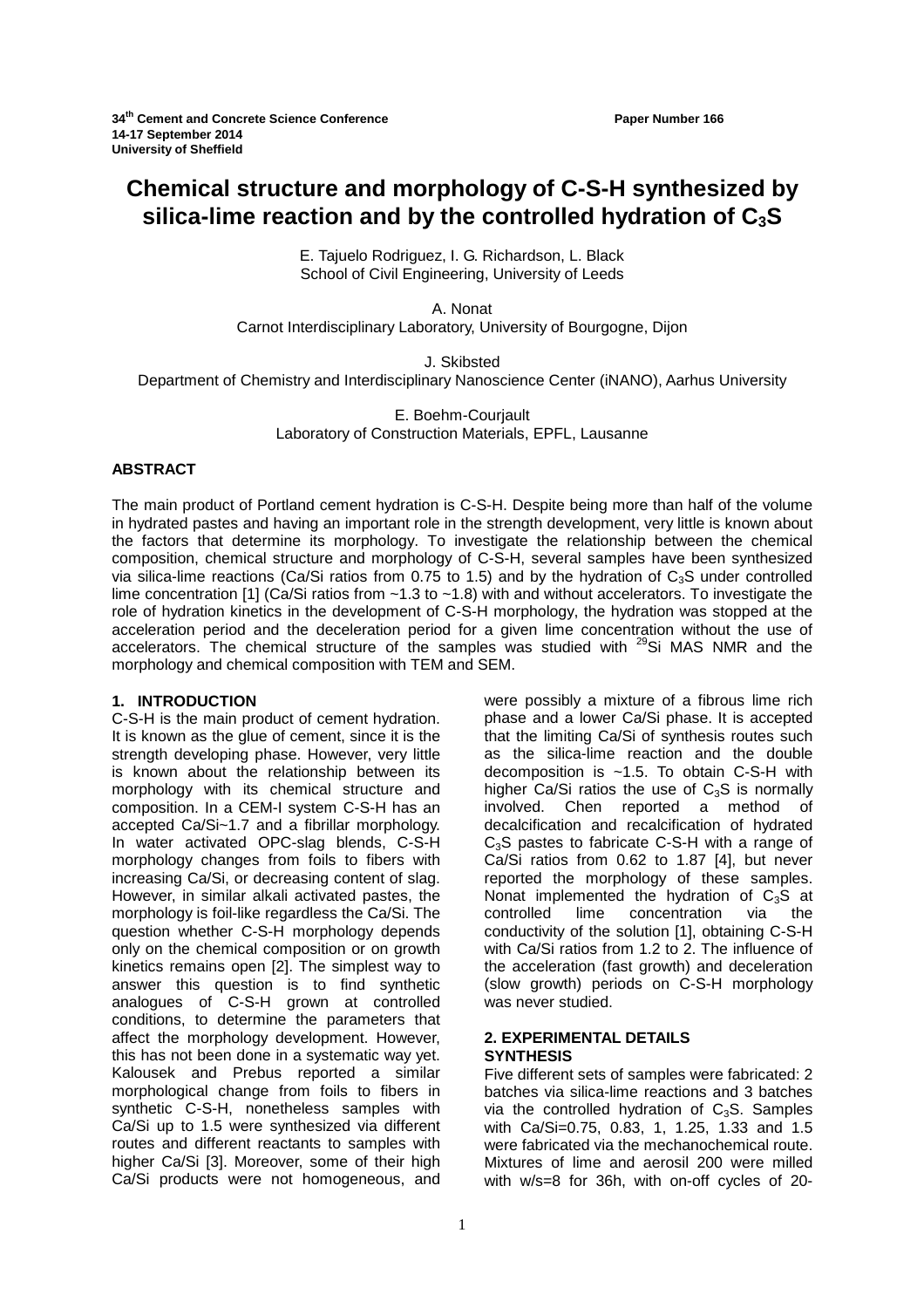10min. The slurries were rinsed with ethanol and filtered in a buckner funnel and dried for 3 days over a hot plate at  $60^{\circ}$ C with a N<sub>2</sub> flow of 20cm<sup>3</sup> /min. Another set of similar samples called the CaO-SiO2-Dijon series was fabricated with Ca/Si=0.75,0.8,1,1.27,1.35 and 1.42 continuously stirring at 20°C with w/s=50 for 4 days. The slurries were then filtered and rinsed with a mix of 50%-50% ethanol-water and pure ethanol afterwards. The samples were dried in vacuum for a day. The controlled hydration of  $C_3S$  was used to fabricate a set of samples at fixed lime concentrations of 12, 15, 17, 20, 22, 25 and 27mmol/l (Concentration controlled via the conductivity of the solution by the addition and removal of water) with Ca/Si from ~1.3 to ~1.8. The hydration was stopped at the acceleration period and at the deceleration period obtaining thus 2 different samples per concentration. The w/s was 50 and the temperature was 25°C. The samples were filtered and dried as the previous batch. Another set of 3 samples was synthesized via the controlled hydration of  $C_3S$  at controlled lime concentrations of 27, 28 and 29mmol/l with Ca/Si~1.6 using an ultrasound gun to accelerate the reaction. The w/s was 50 and the temperature 25°C. The samples were dried as the previous batch. A final batch of 3 samples was synthesized hydrating  $C_3S$  at lime concentrations of 27, 28 and 29mmol/l with Ca/Si~ 1.55 adding 1ml of Xseed solution. The initial w/s was 100 and it was not controlled (Continuous addition of water to maintain the conductivity). The temperature was 20°C. The samples were dried as the previous batch.

# **<sup>29</sup>Si MAS NMR**

All the samples were studied using a Varian Direct-Drive VNMRS-600 spectrometer (14.09 T), equipped with a homebuilt CP/MAS probe for 7 mm o.d. zirconia rotors. The spectra were acquired at 119.137 MHz, employing a spinning speed of 6.0 kHz, a 90 s relaxation, and were referenced to TMS using belite as an external reference. The spectra were deconvolved and iteratively fitted using the Vnmrj software. The percentages of the silicate species that resulted from the deconvolutions were used to calculate the mean silicate chain lengths (MCL) and the degree of hydration (DR) using eq.1 and 2:

$$
MCL = 2 \frac{\% \mathcal{Q}^4 + \% \mathcal{Q}^2}{\% \mathcal{Q}^4} \qquad \qquad \text{eq.1}
$$

$$
DR = 100 \cdot \frac{\%Q^2 + \%Q^2}{\%Q^0 + \%Q^2 + \%Q^2} \qquad \text{eq.2}
$$

# **TEM AND SEM**

The morphology and chemical composition were studied with transmission electron microscopy and scanning electron microscopy. For TEM the samples were dispersed in ethanol and stirred in an ultrasonic bath for 1.5 min. A drop of the dispersed samples was deposited with a pippete over a 200 Cu mesh with a carbon film (Agar). Bright field images were taken in a Tecnai TF20 FEGTEM at magnifications of 10-19K operating at 200 kV and spotsize 3. For SEM the samples were dispersed on carbon sticks and then coated with a carbon layer of about 15 nm with a 208 Carbon Cressington carbon coater. An XL-30 SFEG FEI HR-SEM, equipped with an Oxford Si(Li) EDX detector, was used for imaging. UHR mode (ultra high resolution mode), with an accelerating voltage of 2.5 kV, spot 3, working distance of ~2.5 mm and magnification of 15000x were used.

# **3. RESULTS AND DISCUSSION**

The morphology of the samples synthesized via the mechanochemical route and the CaO-SiO $_2$  -Dijon is foil like, as can be seen in Fig.1. However samples of the latter set appear to have thinner and more defined features. Since the mechanochemical method is harsher, it is sensible that the surface of the samples appears rougher in this case. The evolution of the silicate species and the mean silicate chain length varies as expected with the Ca/Si (Fig.2 and Table 1).Low Ca/Si samples are dominated by middle chain groups  $(Q^2)$ , while high Ca/Si samples are dominated by dimers  $(Q^1)$ . The mean silicate chain length decreases with the Ca/Si. For the samples fabricated via the controlled hydration of  $C_3S$  at constant lime concentration, the morphology varies from foils ([CaO]=12mmol/l) to fibers ([CaO]=27mmol/l) (Fig.3). However, for a given lime concentration, the morphology is the same stopping the reaction at the acceleration and deceleration period. The <sup>29</sup>Si NMR spectra show that very little C-S-H has grown during the acceleration period, since most of the intensity comes from unreacted  $C_3S$  (Q<sup>0</sup>) (Fig.4). For the deceleration period, C-S-H silicate structure starts showing a higher percentage of  $Q^1$  species, as it is expected for high Ca/Si (>1.2). The MCL for the samples stopped at the deceleration period is practically the same (dimeric), except for the sample fabricated at [CaO]=12mmol/l, that shows a longer silicate chain (Table 4). The morphology of the samples synthesized with the aid of an ultrasound gun and Xseed at [CaO]=27mmol/l is mainly fibrillar (Fig.5), but the sample fabricated with the ultrasound gun has a flatten and more featureless surface.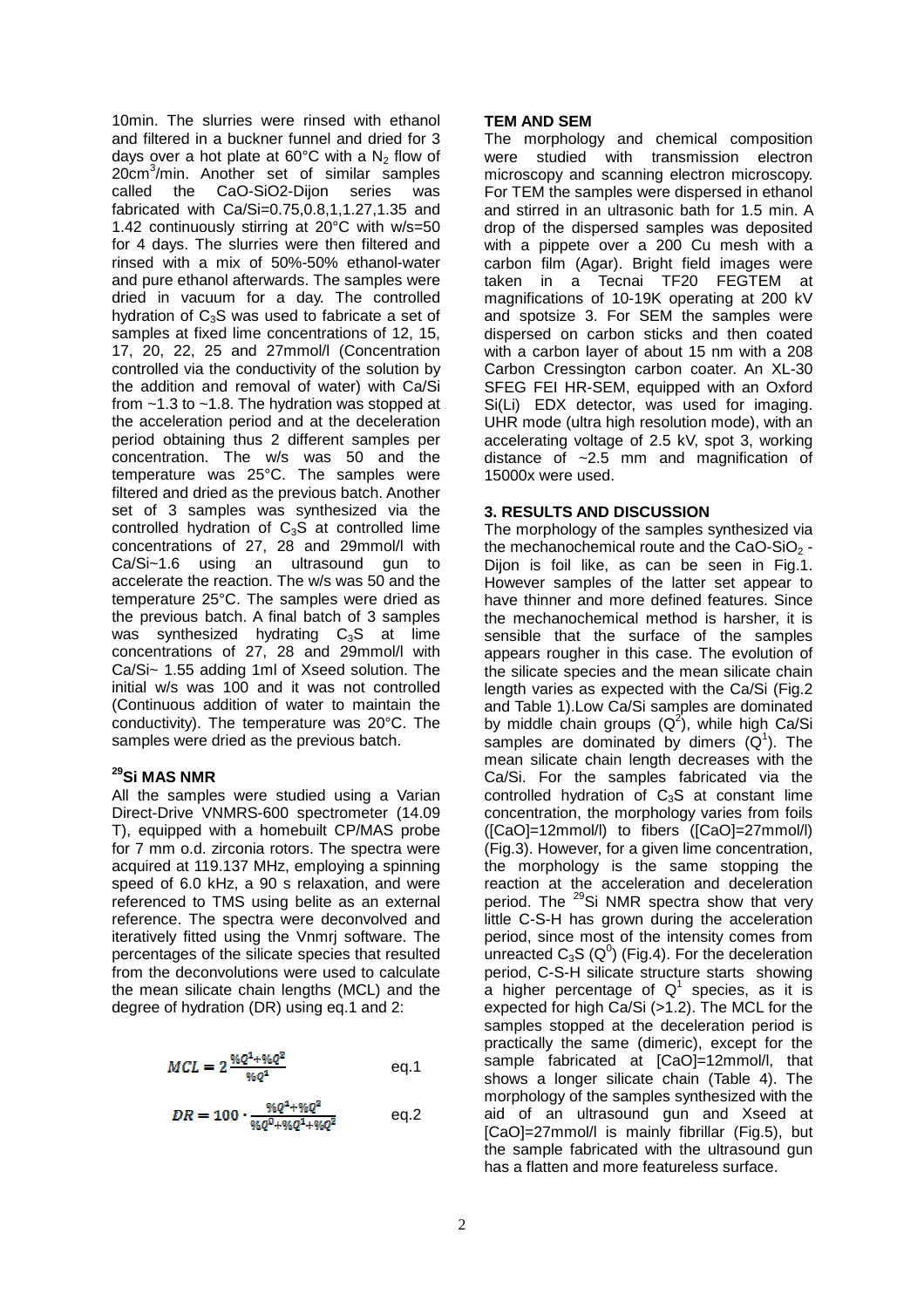

**Figure 1.** TEM micrographs of the mechanochemical C-S-H samples with  $Ca/Si = 0.75$  and 1.25 (top left and right respectively) and the CaO-SiO<sub>2</sub>-Dijon samples with Ca/Si=0.75 and 1.27 (bottom left and right respectively), showing foil-like morphology.



Figure 2. <sup>29</sup>Si MAS NMR spectra of the set of samples fabricated via the mechanochemical route and the CaO-SiO<sub>2</sub>-Dijon set showing the progression of  $Q<sup>1</sup>$  (-79ppm) and  $Q<sup>2</sup>$  (-85 ppm) silicate species with the Ca/Si.

**Table 1.** Percentages of the silicate species and the mean silicate chain lengths of the mechanochemical (top) and the Dijon series of C-S-H samples (bottom) from NMR deconvolutions.

| Ca/Si | Q     | Q <sup>2</sup> | of C-S-H samples (bottom) from iNVIK deconvolutions.<br>$\mathtt{Q}^3$ | MCL     |
|-------|-------|----------------|------------------------------------------------------------------------|---------|
| 0.75  | 9.5%  | 79.8%          | 10.7%                                                                  | 18.8    |
| 0.83  | 19.1% | 77.1%          | 3.8%                                                                   | 10.1    |
| 1.00  | 35.7% | 62.0%          | 2.3%                                                                   | $5.5\,$ |
| 1.25  | 74.0% | 26.0%          | 0%                                                                     | 2.7     |
| 1.33  | 79.9% | 20.1%          | 0%                                                                     | 2.5     |
| 1.50  | 87.7% | 12.3%          | 0%                                                                     | 2.3     |
| 0.75  | 1.5%  | 83.5%          | 15%                                                                    | 116.8   |
| 0.80  | 4.0%  | 90.8%          | 5.2%                                                                   | 47.1    |
| 1.00  | 34.3% | 65.7%          | 0%                                                                     | 5.8     |
| 1.27  | 90.6% | 9.4%           | 0%                                                                     | 2.2     |
| 1.35  | 92.5% | 7.5%           | 0%                                                                     | 2.2     |
| 1.42  | 88.0% | 12.0%          | 0%                                                                     | 2.3     |



**Figure 3.** TEM micrographs of the C-S-H samples fabricated by hydrating  $C_3S$  at  $[CaO]=12$ mmol/l stopping the hydration at the acceleration period (top left) and deceleration period (top right) (Ca/Si~1.34) showing foil-like morphology, and equally for [CaO]=27mmol/l (bottom left and right), showing fibrillar morphology (Ca/Si~1.86).



ppm **Figure 4.** <sup>29</sup>Si MAS NMR spectra of the C-S-H samples fabricated by the controlled hydration of C3S at lime concentrations from 12 to 27mmol/l, stopping the hydration at the acceleration period (left) and the deceleration period (right). The spectra show intensity coming from unreacted  $C_3S(Q^0)$  and C-S-H  $(Q^1 \text{ and } Q^2)$ .

The <sup>29</sup>Si NMR spectra show that the samples with ultrasound have longer silicate chains than the ones fabricated with Xseed, since they present higher percentage of  $Q^2$  (Fig. 6). For similar degrees of reaction, the samples fabricated with the ultrasound show a higher 'apparent' degree of reaction, since they are more polymerized (Fig.7). The MCL is clearly related to the degree of reaction in both ultrasound and Xseed samples, since it increases for higher degrees of reaction (Table 2).